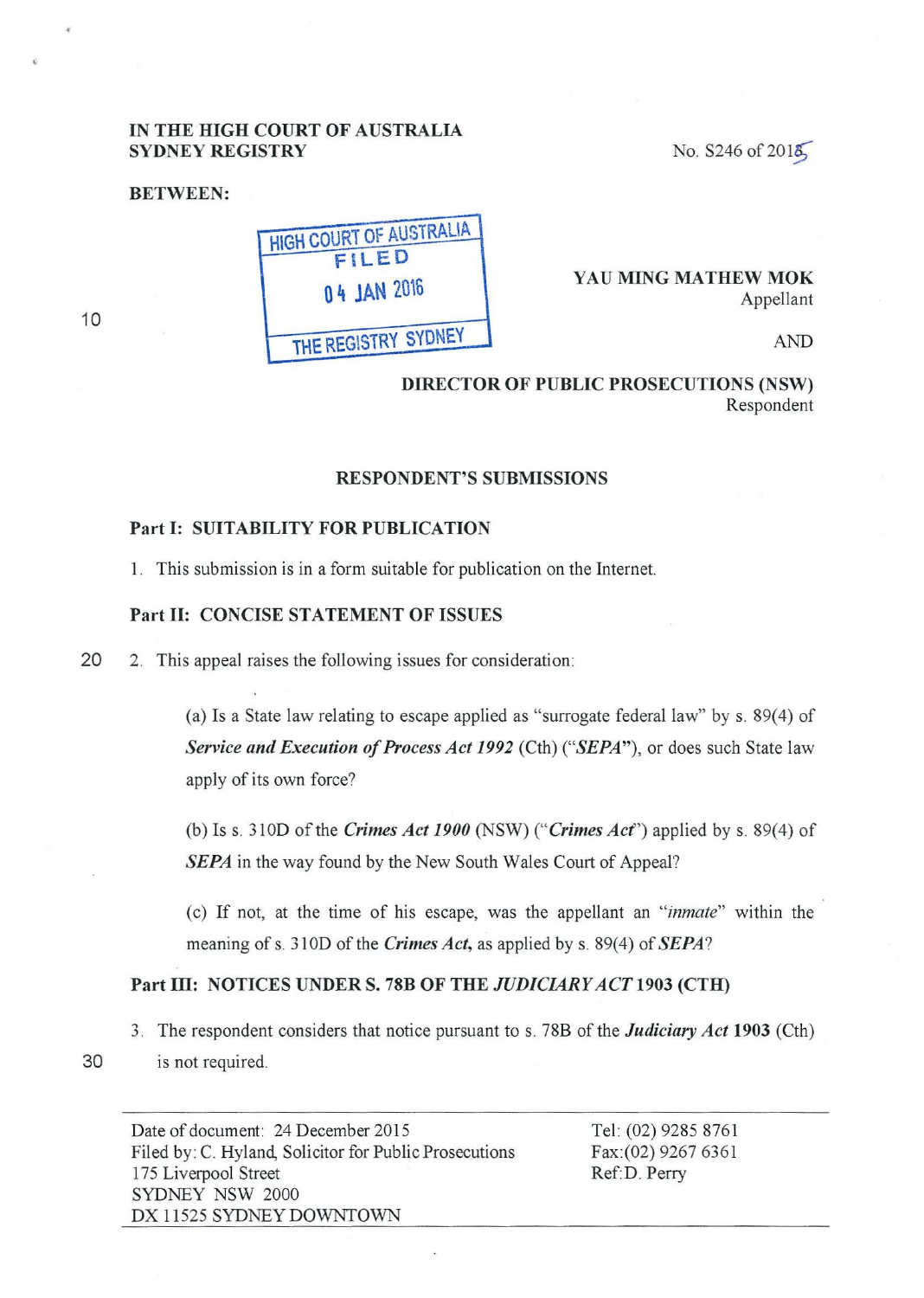## **Part IV: STATEMENT OF CONTESTED MATERIAL FACTS**

- 4. The respondent accepts the statement of material facts as set out in the appellant's written submissions ("AWS") at  $[7] - [12]$ . In addition to the matters contained therein, the respondent notes the following further details concerning the issue of the relevant warrants and the apprehension of the appellant.
- 5. The bench warrant issued by Freeman DCJ on 18 April2006 (AWS at [7]) was entitled *"Bench warrant to apprehend a person committed for sentence".* It was directed to *"the Commissioner of Police for the State of New South Wales and to all Police Officers in the said State."* After setting out details concerning the pleas of guilty that had been 10 entered by the appellant, the warrant stated:

"AND WHEREAS the said offender has not appeared at the said District Court on 13/04/2006 These are therefore to command you in her Majesty's name forthwith to apprehend the said offender and to bring him before me or some other Judge of the said Court or some other Justice or Justices of the Peace, in and for the said State to be dealt with according to law."

- 6. On 14 December 2011, the appellant was arrested in Victoria and charged with two Commonwealth offences (possessing a false Australian passport and money laundering). On 26 February 2013, the appellant was sentenced by a Victorian Magistrate to six months' imprisonment with respect to those two federal charges. As the appellant was 20 leaving court after being sentenced for these charges, he was apprehended by a Victorian police officer pursuant to ss. 82(1) and 82(3) of **SEPA,** which relevantly provide that a person *"named in a warrant issued in a State may be apprehended in another State ... by an officer of the police force of the State in which the person is found."* 
	- 7. On 27 February 2013, the appellant was brought before a Victorian Magistrate pursuant to s. 83(1) of **SEPA.** The Victorian Magistrate made orders under s. 83(8)(b) of **SEPA**  directing the return of the appellant to NSW ("the SEPA orders") (AWS at  $[9]$ ). Section 83(8)(b) of **SEPA** authorised the Victorian Magistrate to order *"that the person be taken, in such custody or otherwise as the magistrate specifies, to a specified place in the place of issue of the warrant."*
- 30 8. The SEPA orders are contained m a document headed *"Service and Execution of*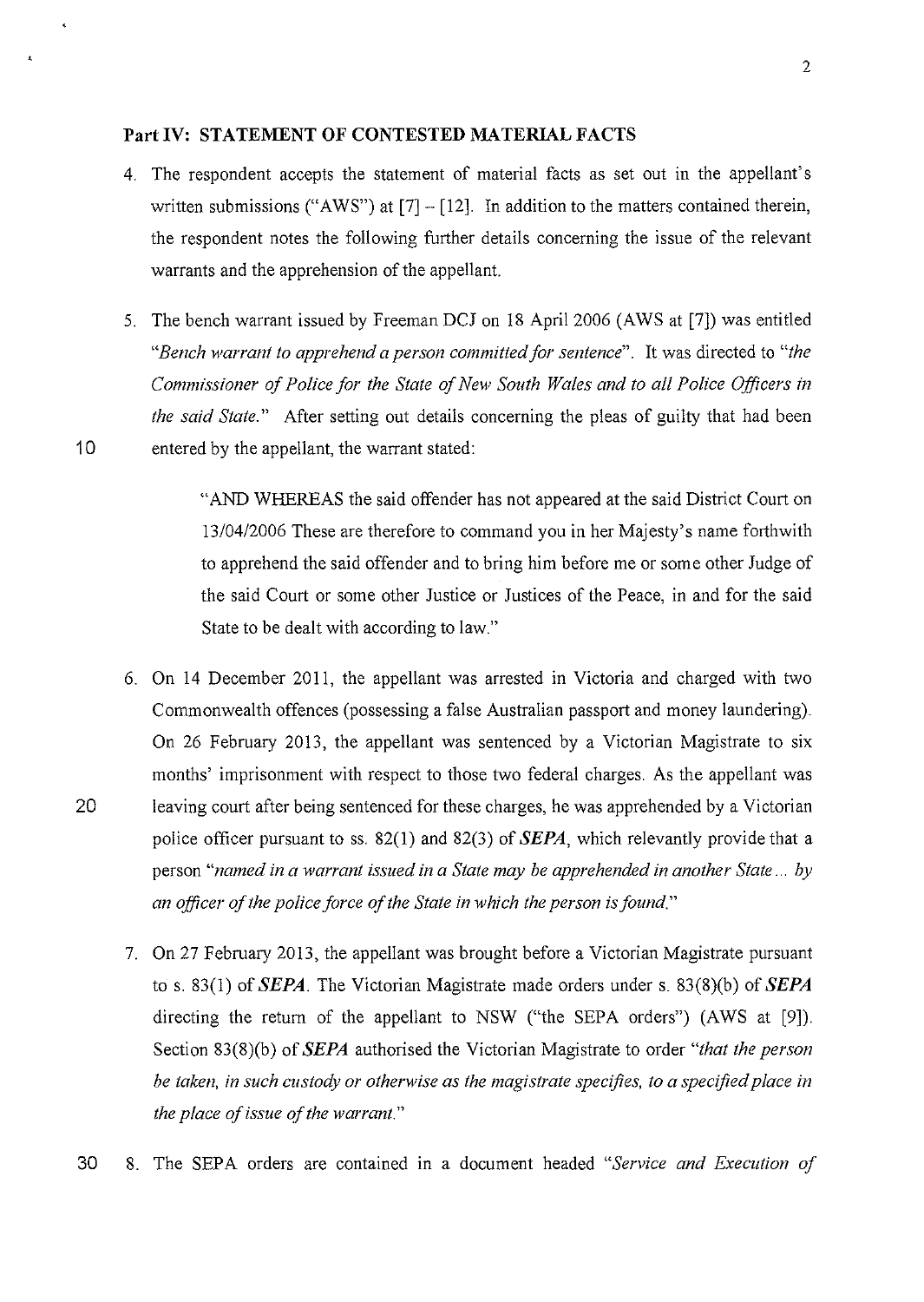3

*Process Act 1992 Warrant to remand a person to another State".* After setting out details of the New South Wales bench warrant, that document stated as follows:

"I order that the defendant be returned to SYDNEY POLICE CENTRE in the State of NSW in which the warrant was issued, and for that purpose to be delivered into the custody of DET SGT ROBERT MCLENNAN the person bringing the said warrant, or of the Members of the Police force or persons to whom the warrant was originally directed, or any of them. These are therefore to command you DET SGT ROBERT MCLENNAN the person bringing the said warrant, and all members of the Police Force and persons to whom the warrant was originally directed, or any of you, to forthwith take the defendant and safely convey him to SYDNEY POLICE CENTRE in the State of NSW and take him before a Magistrate for the said State to answer the said charge and to be further dealt with according to law."

- 9. On 28 February 2013, Sergeant McLennan and another New South Wales detective attended the Melbourne Magistrate's Court and collected the appellant in accordance with the SEPA orders and conveyed him to Tullamarine Airport for his return to New South Wales. Tullamarine Airport is a Commonwealth place within the meaning of s. 52(i) of the *Constitution.*
- 10. Shortly before boarding the plane at Tullamarine airport, the appellant escaped from the custody of both officers. The appellant was swiftly reapprehended by the officers and 20 was then returned to New South Wales without further incident.
	- 11. Upon his return to New South Wales, the appellant was charged with an offence of attempting to escape from lawful custody contrary to s. 31 OD of the *Crimes Act.* (The correct description of the charge should have been s. 310D of the *Crimes Act,* as applied by s. 89(4) of SEPA, but nothing turns on this in the present appeal).

## **Part V: APPLICABLE LEGISLATIVE PROVISIONS**

12. The respondent agrees with the appellant's list of applicable legislation.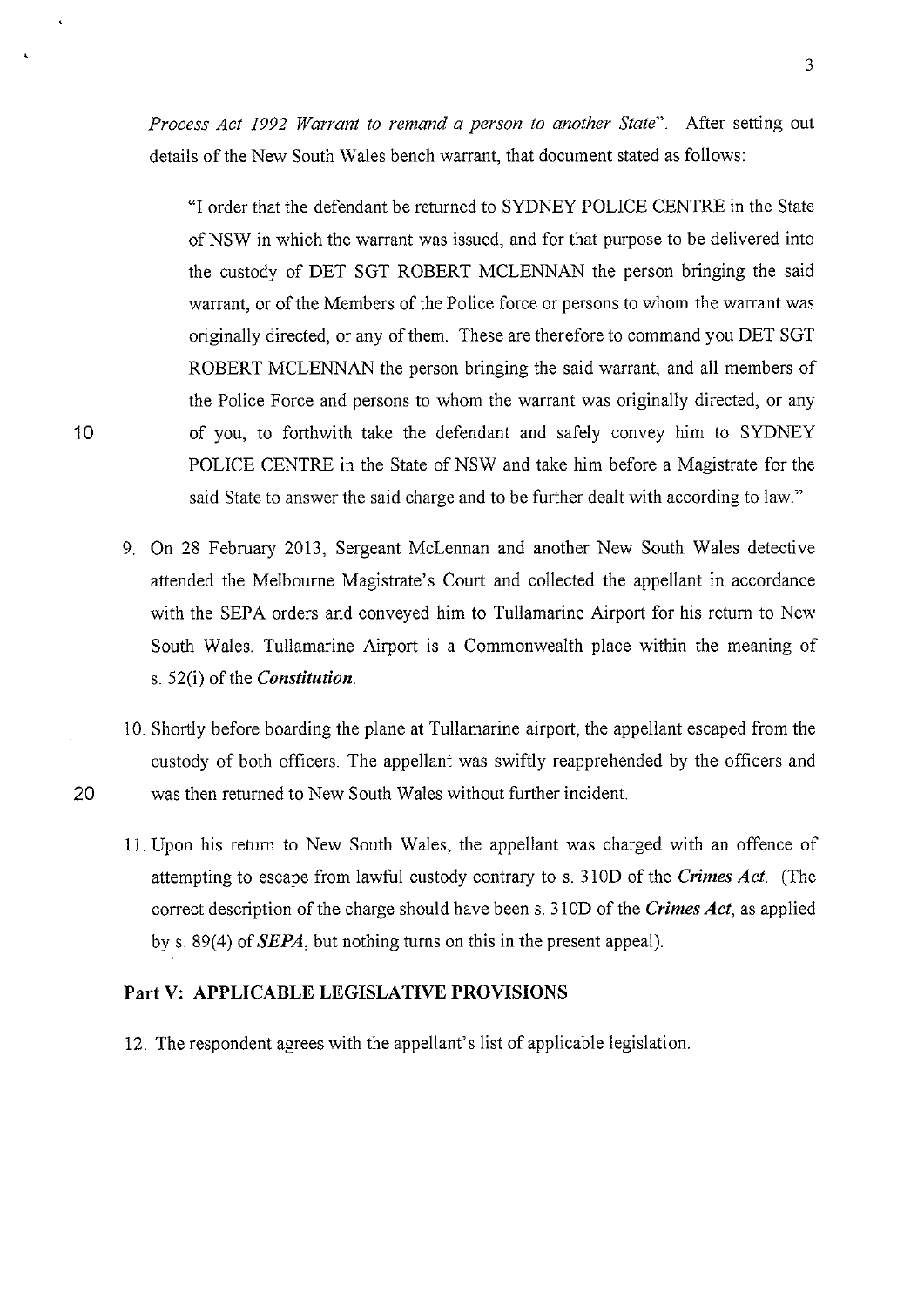#### Part VI: STATEMENT OF ARGUMENT

#### **Overview**

- 13. The facts in this matter have not been in dispute at any stage of these proceedings. Importantly, the appellant has never disputed that:
	- (i) The SEPA orders were validly made under s. 83(8) of *SEPA;*
	- (ii) The appellant escaped lawful custody; and

(iii) At the time of the escape, the appellant was being returned to New South Wales by New South Wales police officers pursuant to the SEPA orders.

14. It is common ground that because the appellant was being returned to New South Wales 10 pursuant to the SEPA orders at the time of his escape, the identification of the law applicable to the appellant's escape is governed by s. 89(4) of *SEPA:* AWS at [17]. Section 89(4) of *SEPA* provides that:

> *"(4) The law in force in the place of issue of a warrant, being the law relating to the liability of a person who escapes from lawfit! custody, applies to a person being taken to the place of issue in compliance with an order mentioned in subsection (1)."*

- 15. Subsection 89(1) refers to an order made under s. 83(8)(b) of *SEPA.* The appellant accepts that the reference in s. 89(4) of *SEPA* to the *"law in force in the place of the warrant, being the law relating to the liability of a person who escapes from lawful custody"* is, in the present case, New South Wales law: AWS at [17]. Indeed, at no 20 stage in the proceedings has the appellant ever suggested that any law other than New South Wales law applies to his escape.
	- 16. Nonetheless, as the Court of Appeal observed, there were in fact two federal laws which were potentially capable of applying State laws to the appellant on 28 February 2013: *SEPA* and the *Comnwnwealth Places (Application of Laws) Act 1970* (Cth) ("the *CPAL Ad').* The latter must be considered because the escape occurred within Tullamarine Airport, which is a *"Commonwealth place"* within the meaning of s. 52(i) of the *Constitution.* State law does not apply of its own force in a Commonwealth place: *Worthing v Rowell and Muston* Pty *Ltd* [1970] HCA 19; 123 CLR 89 and *R v Phillips* [1970] HCA 50; 125 CLR 93. The effect of s. 4(1) of the *CPAL Act* is to pick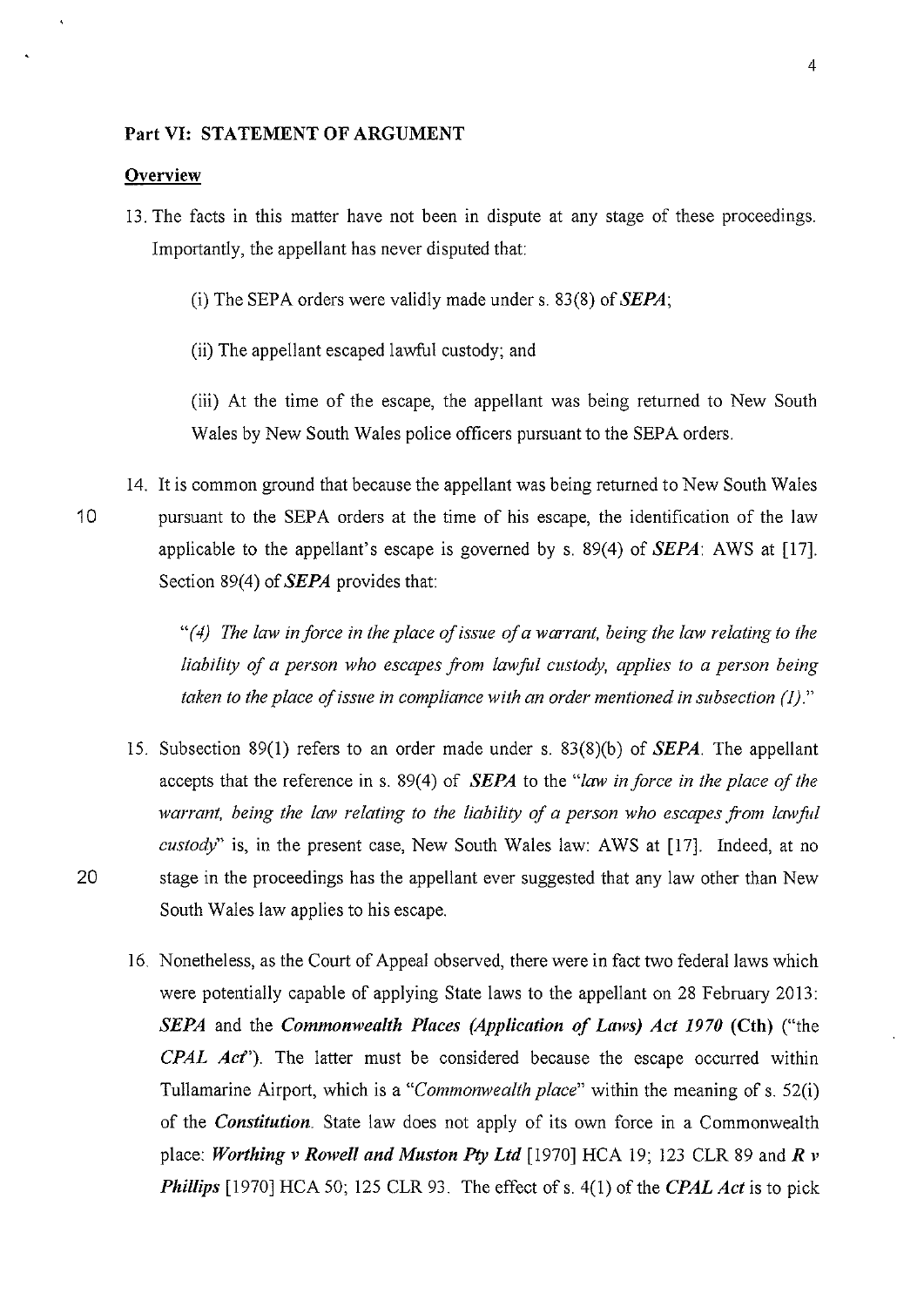up State laws generally and apply them *"according to their tenor"* within the Commonwealth place in question.

- 17. However, because the appellant was in custody pursuant to SEPA orders at the time of his escape, his liability for that escape was governed by *SEPA* rather than the *CPAL Act.*
- 18. As the Court of Appeal correctly observed, s. 4(2) of the *CPAL Act* provides that the *CPAL Act* does not apply a State provision if the provision would have been inoperative in its application in relation to the Commonwealth place otherwise than by reason of the operation of s. 52 of the *Constitution.* Section 8(4) of *SEPA* provides that 10 *SEPA* applies to the exclusion of State laws with respect to process to which *SEPA*  applies. As s. 8(4) of *SEPA* and s. 109 of the *Constitution* rendered State laws inapplicable to escapes occurring during the course of the execution of orders made under *SEPA,* s. 4(2) of the *CPAL Act* effectively disabled the operation of the *CPAL Act* in respect of those matters: *Mok v Director of Public Prosecutions (NSW)* [2015] NSWCA 98; 320 ALR 584 ("Court of Appeal judgment") at [31]- [36]. Moreover, as the later provision in time and the more specific provision in its application, s.  $89(4)$ would prevail over s. 4(1) of the *CPAL Act*, even in the absence of s. 4(2) of the *CPAL* Act: Court of Appeal judgment at [32].
- 19. It may also be observed that s. 4(1) of the *CPALAct* applies State law *"to each place* in 20 *that State that* is *or was a Commonwealth place at that time".* Tullamarine Airport is within the State of Victoria. Accordingly, if the application of State law was effected by the *CPAL Act,* rather than by *SEPA,* the State law to be applied would be Victorian law and not New South Wales law. As outlined above, it has never been contended by the appellant that Victorian law is applicable in this case.
- 20. The issue that formed the basis of the dispute between the parties in the proceedings below was whether the elements of the offence under s. 31 OD of the *Crimes Act* could be established in this matter. The two relevant elements of the s. 310D offence were: (1) whether the appellant was an *"inmate";* and (2) whether the appellant had escaped lawful custody. There being no issue between the parties that the appellant had escaped 30 lawful custody, the only issue in dispute was whether the respondent could establish beyond reasonable doubt that the appellant was an *"inmate"* at the time of the escape.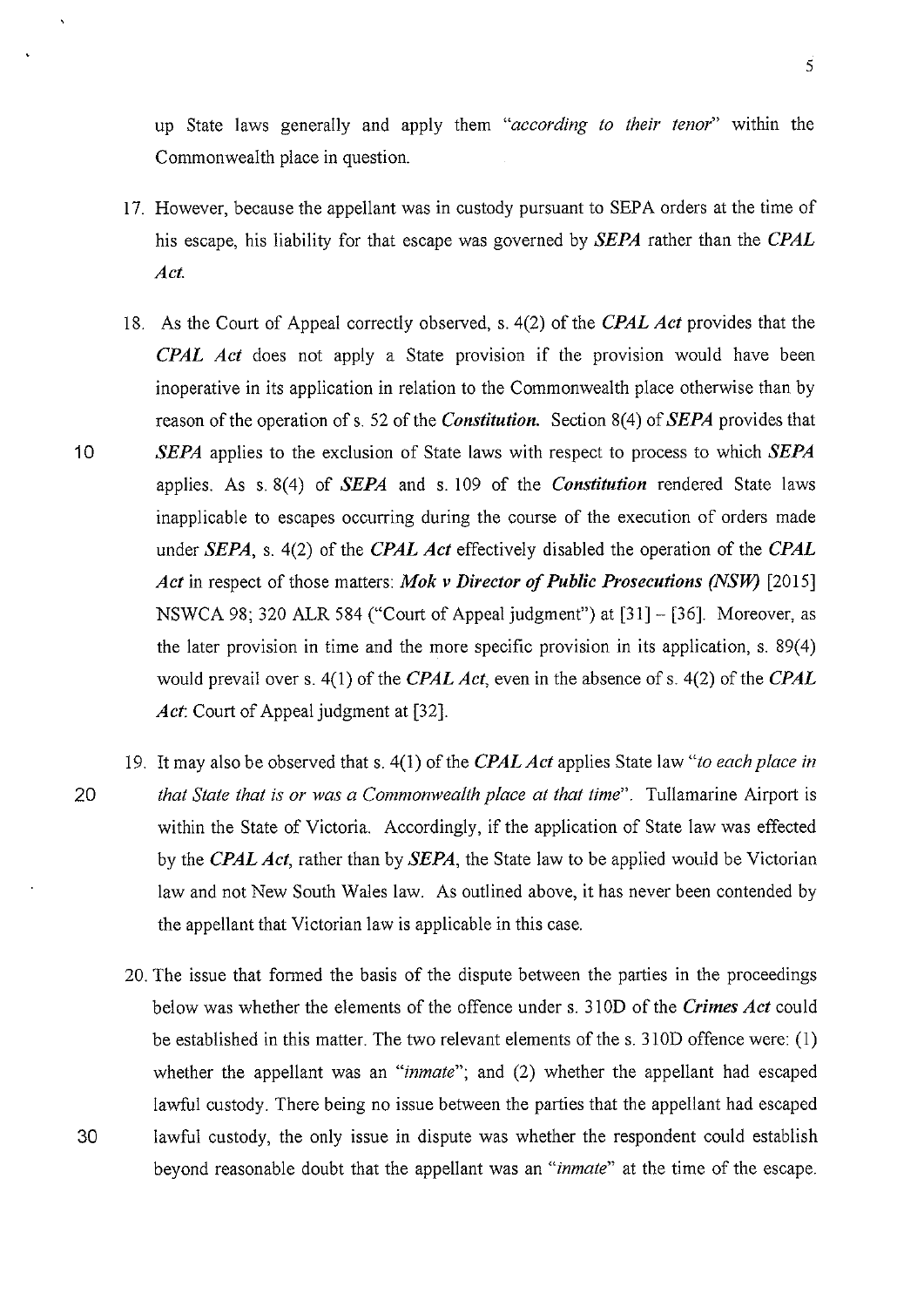The term *"inmate"* is relevantly defined to refer to a person who has been *"committed''*  to a *"correctional centre"* by a *"court or other competent authority".* 

- 2L At first instance, Buscombe LCM (as his Honour then was) accepted that the appellant had been committed to a correctional centre by the SEPA orders, but concluded that the appellant was not an "*inmate*" for the purposes of s. 310D of the *Crimes Act* because the *"court or other competent authority"* (namely, the Victorian Magistrate) that so committed the appellant was not a court or other competent authority *"in and of New South Wales",* as required by s. 12 of the *Interpretation Act I987* (NSW) *("Interpretation Acf'): Police v Yau Ming Mok* (unreported, NSW Local Court, 1 July 10 2013) ("Local Court decision") at [36] - [46].
	- 22. On appeal, Rothman J set aside the Local Court decision, finding that Buscombe LCM' s determination that the Victorian Magistrate was not a *"court or competent authority"*  within the meaning of s. 310D of the *Crimes Act* did not take account of the fact that s. 310D was applied as Commonwealth law by s. 89(4) of *SEPA: Director of Public Prosecutions (NSW) v Yau Ming Mok* [2014] NSWSC 618; 296 FLR 1 ("Supreme Court judgment") at [57]- [58]; [63]; and [69].
- 23. The Court of Appeal found in favour of the respondent, albeit on a basis different to that contended for by the respondent. Like Rothman J, the Court of Appeal accepted that s. 310D of the *Crimes Act* was applied by s. 89(4) as *"surrogate federal law":* Court of 20 Appeal judgment at [38]. However, the Court of Appeal concluded (at [51]) that it was not necessary for the prosecution to demonstrate that the appellant was an inmate, because the *"new federal offence created by s. 89(4) acting upon s. 310D applies to all person who are being taken to New South Wales in compliance with an order under*   $[s. 89(1)$  of SEPA]."
	- 24. In view of the above, and accepting the correctness of the appellant's concessions as to the applicability of s. 89(4) of *SEPA* and s. 310D of the *Crimes Act,* the questions in issue in these proceedings are:

(a) Is a State law relating to escape applied as "surrogate federal law" by s. 89(4) of *SEPA*, or does such State law apply of its own force?

(b) Iss. 310D of the *Crimes Act* applied by s. 89(4) of *SEPA* in the way found by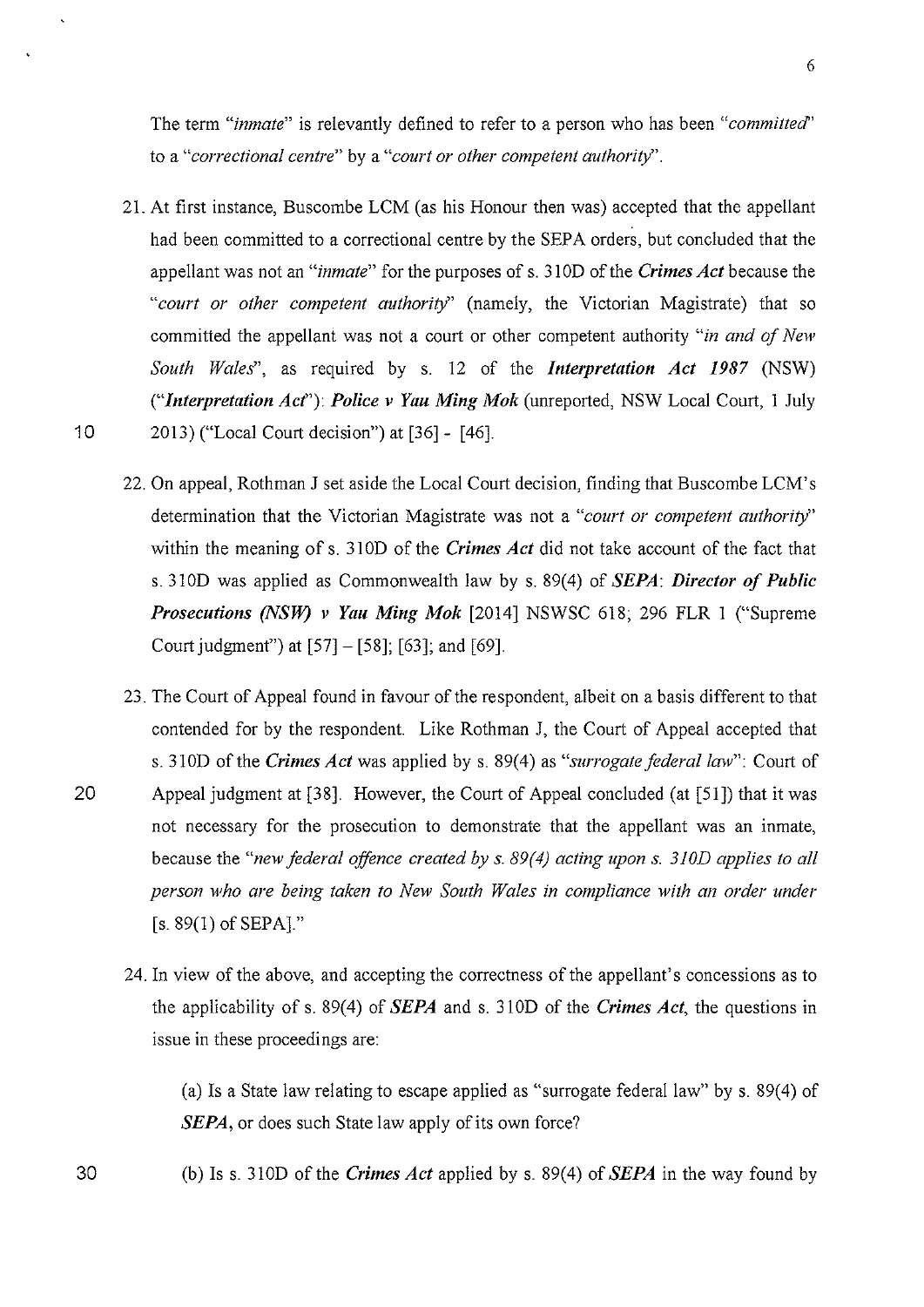the Court of Appeal?

(c) If not, at the time of his escape, was the appellant an *"inmate"* within the meaning of s. 310D of the *Crimes Act* as applied by s. 89(4) of *SEPA?* (as alleged in the Notice of Contention).

25. For the reasons outlined below, the respondent contends that a State law relating to escape is applied as "surrogate federal law" by s. 89(4) of *SEPA.* The respondent further contends that the elements of the offence under s.  $310D$  as applied by s.  $89(4)$  of *SEPA* are established in this matter, whether by reason of the basis upon which the Court of Appeal found in favour of the appellant, or the basis upon which the respondent 10 contended in the Court of Appeal, and now relies on in the Notice of Contention, namely that the appellant was an *"inmate"* within the definition of s. 31 OD of the *Crimes Act,* as applied by s. 89(4) of *SEPA.* 

## **(a) State law is applied as surrogate federal law by s. 89(4) of** *SEPA*

- 26. Although it is common ground between the parties that s. 89(4) of *SEPA* is the operative provision in the identification of the law that is applicable to the appellant's liability for escape, the parties join issue as to how s. 89(4) in fact "applies" the State law in question.
- 27. **In** particular, the appellant argues that s. 89(4) does not create a *"surrogate federal law",*  and, accordingly, that s. 89(4) does not create a new federal offence relating to the 20 escape of a person being transferred pursuant to SEPA orders (AWS at [20] and [22]). Rather, the appellant argues that the effect of s. 89(4) is to ensure that New South Wales law applies of its own force, rather than as applied by *SEPA.* That is, the appellant appears to argue that s. 89(4) of  $SEPA$  is a "carve out" provision, rather than an application provision.
	- 28. The appellant's argument that s. 89(4) should be interpreted as a "carve out" provision should be rejected for the following reasons.
	- 29. First, the appellant's argument is contrary to the language used in s. 89(4), which *"applies"* the State law of the place of issue to a person being taken to the place of issue in compliance with an order made under ss. 83(8) and 89(1) of *SEPA.*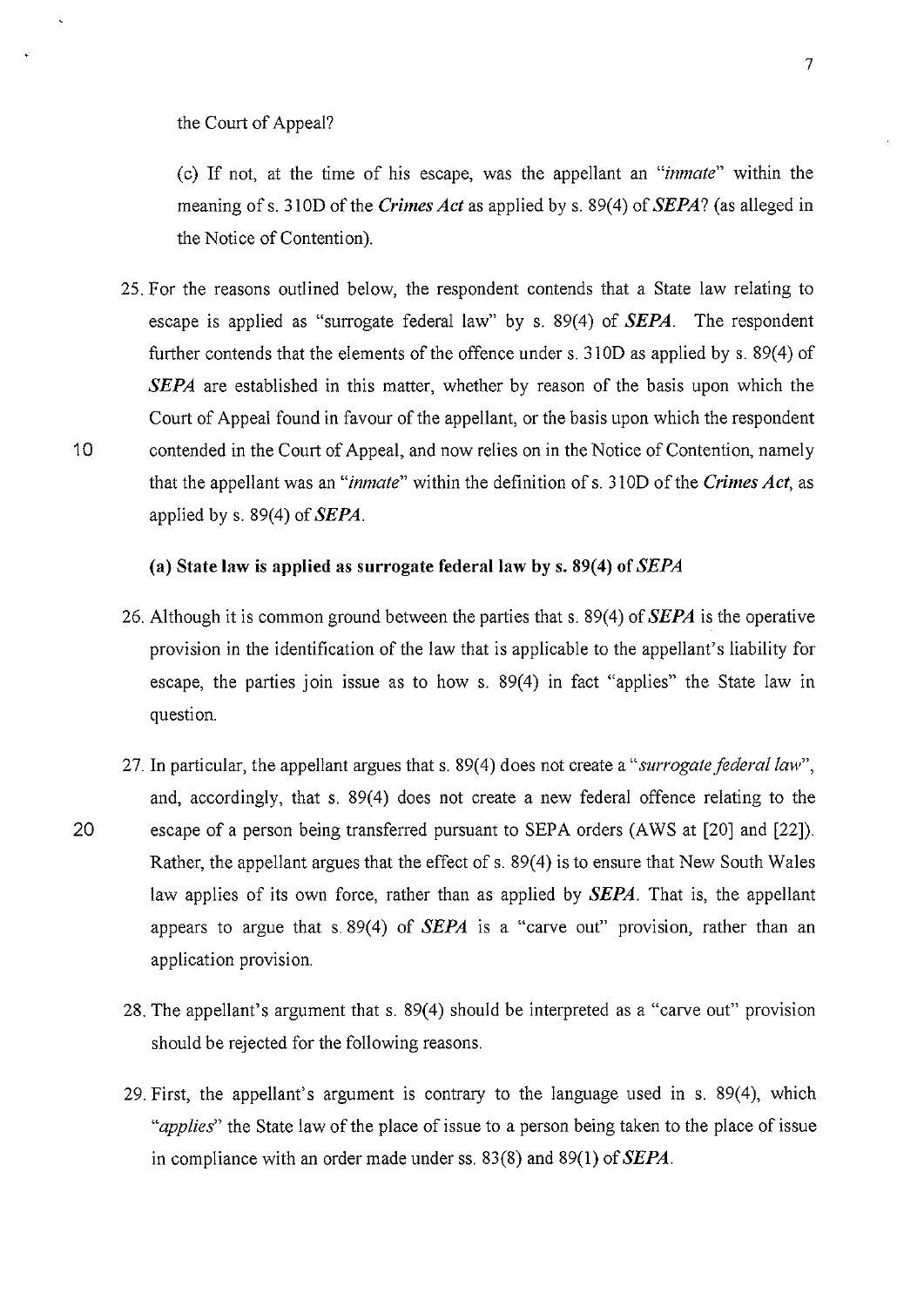- 30. Second, the use of the word *"applies"* ins. 89(4) of *SEPA* echoes the language used in federal provisions such as ss. 68 and 79 of the *Judiciary Act 1903* (Cth), s. 4 of the *CPAL Act* and s. 74(2A) of the then *Trade Practices Act 1974* (Cth). It is well accepted that where a State law is "applied" by provisions of this nature, the applied law is federal law (also referred to as *"surrogate federal law"):* see for example, *Insight Vacations Pty Ltd v Young* [2011] HCA 16; 243 CLR 149 at [8], per French CJ, Gummow, Hayne, Kiefel and Bell JJ; *R v Porter* (2001) 53 NSWLR 354 at [41]; *Solomons v District Court (NSW)* [2002] HCA 47; 211 CLR 119 at 134 [20], per Gleeson CJ, Gaudron, Gummow, Hayne and Callinan JJ, and at 150 [74], per Kirby J; 10 and *Maguire v Simpson* [1977] HCA 63; (1977) 139 CLR 362 at 408, per Murphy J.
- 31. Third, the purpose of s. 89(4) of *SEPA* is to impose the law of the place of the issue of the State warrant to any escape occurring immediately following the moment that the person is taken into custody pursuant to orders made under *SEPA.* Section. 89(4) is predicated on the law of the place of issue of the warrant not applying of its own force to the escape. Such State law will be inapplicable both because the State law will not extend to an escape from custody where the custody originated from the order of a court of another State (particularly where the escape occurs in another State), and because of s. 8( 4) of *SEPA,* which applies *SEPA* to the exclusion of State laws relating to the execution of process to which the *SEPA* applies. In other words, s. 89(4) cannot operate 20 as a "carve out" provision that permits a State law to operate of its own force, because a State statute relating to escape would not apply of its own force to an escape occurring in another State, particularly where the lawfulness of the custody is authorised by the law of the other State.
	- 32. In view of the above, both the Court of Appeal and Rothman J correctly concluded that s. 310D was applied as surrogate federal law by s. 89(4) of *SEPA.*

#### (b) The decision of the Court of Appeal

33. As outlined above, the appellant conceded in the Court of Appeal that:

at the time of his escape, he was a *"person being taken to the place of issue qf a warrant'* in compliance with s. 89(1) of *SEPA;* and

the "law in force in the place of issue", as that phrase is used in s. 89(4) of *SEPA*,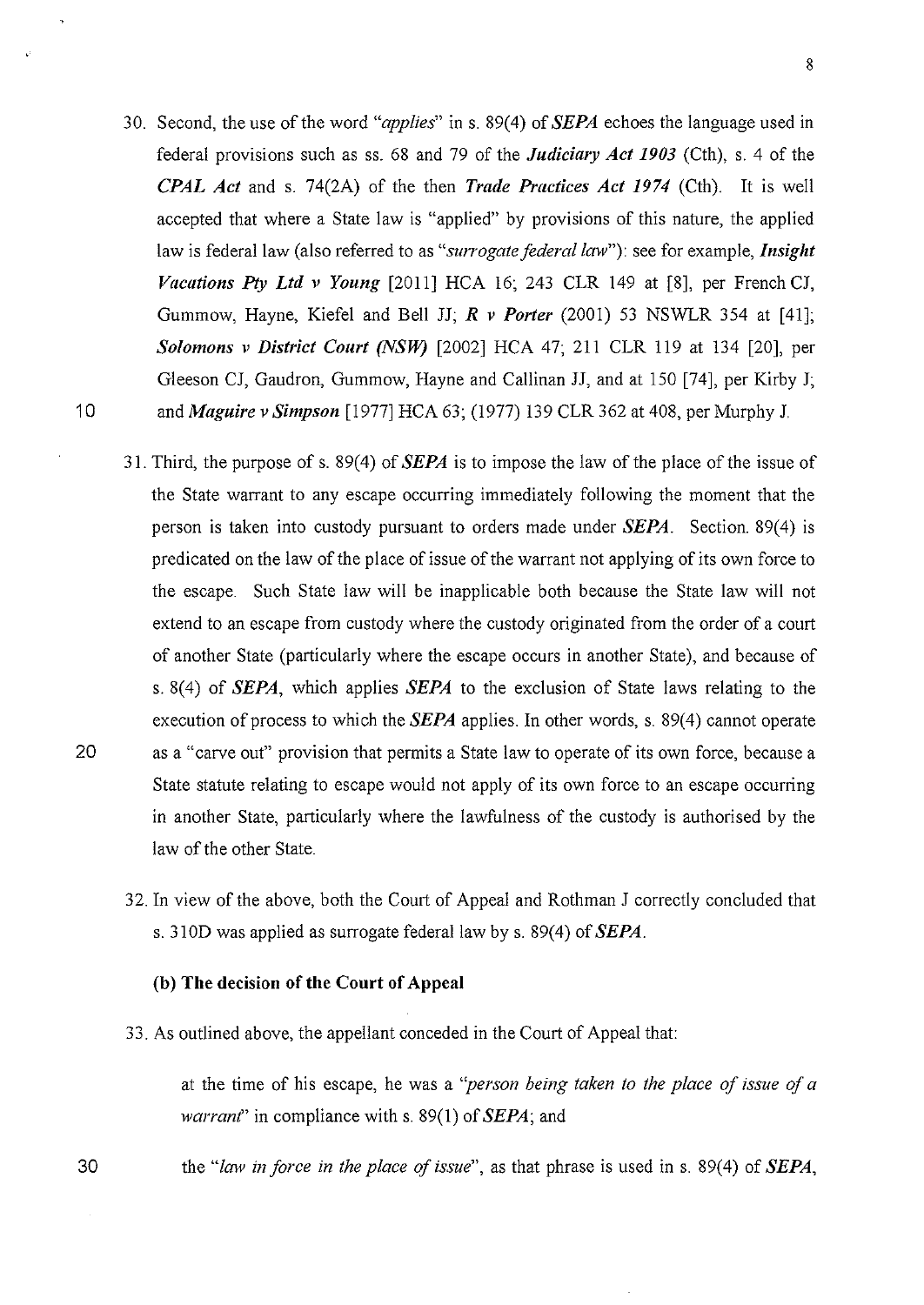encompasses s. 31 OD of the *Crimes Act.* 

- 34. The Court of Appeal correctly held that, in view of these two conceded matters, the appellant was guilty of an offence under s. 31 OD of the *Crimes Act,* as applied by s. 89(4) of *SEPA.*
- 35. The Court of Appeal also correctly held that s. 89( 4) *"applies"* the law in force in the place of issue, s. 31 OD of the *Crimes Act,* to any *"person"* being taken to New South Wales in compliance with orders made under *SEPA.* In other words, the section identifies the subject of the law- namely the person being returned pursuant to SEPA orders- and applies the State law relating to escape to that person.
- 10 36. As the Court of Appeal observed, the text and structure of s. 89(4) is not subject to the "nuances" that are found in provisions such as ss. 68 and 79 of the *Judiciary Act:* Court of Appeal judgment at [47]. Rather, by directing the application of State law to a specified person s. 89(4) contains an *"express provision which* [enables the court] *to alter the language of a State statute and apply it in altered form":* Court of Appeal judgment at [49], citing *John Robertson* & *Co Ltd v Ferguson Transformers Pty Ltd*  [1973] HCA 21; 129 CLR 65 at 95, per Mason **J.**
- 37. The Court of Appeal's interpretation of s. 89(4) accords with the text, purpose and the policy of the provision: *Alcan (NT) Alumina Pty Ltd v Commissioner of Territory Revenue* (2009) 239 CLR 27 at 46-47 [ 47]. Specifically, the concern of *SEPA* is with 20 the return of the person to the issuing State. Section 89(4) of *SEPA* recognises that it is the issuing State (and not the Commonwealth, or the State in which the person is apprehended) that has the most interest in the person. It is within this context that the Court of Appeal correctly held that s. 89(4) *"applies"* State law.
	- 38. The Court of Appeal ultimately found (at [47]) that:

"Subsection 89(4) takes a limited class of State laws: laws of the place of issue which relate to the liability of a person who escapes from lawful custody. *Subsection 89(4) does not purport to apply that class of laws generally, or 'according to their tenor', or 'in all cases to which they are applicable'. Subsection 89(4) does something far more focussed. Its premise is that there is a* 30 *person being taken to the place of issue in compliance with an order made under the*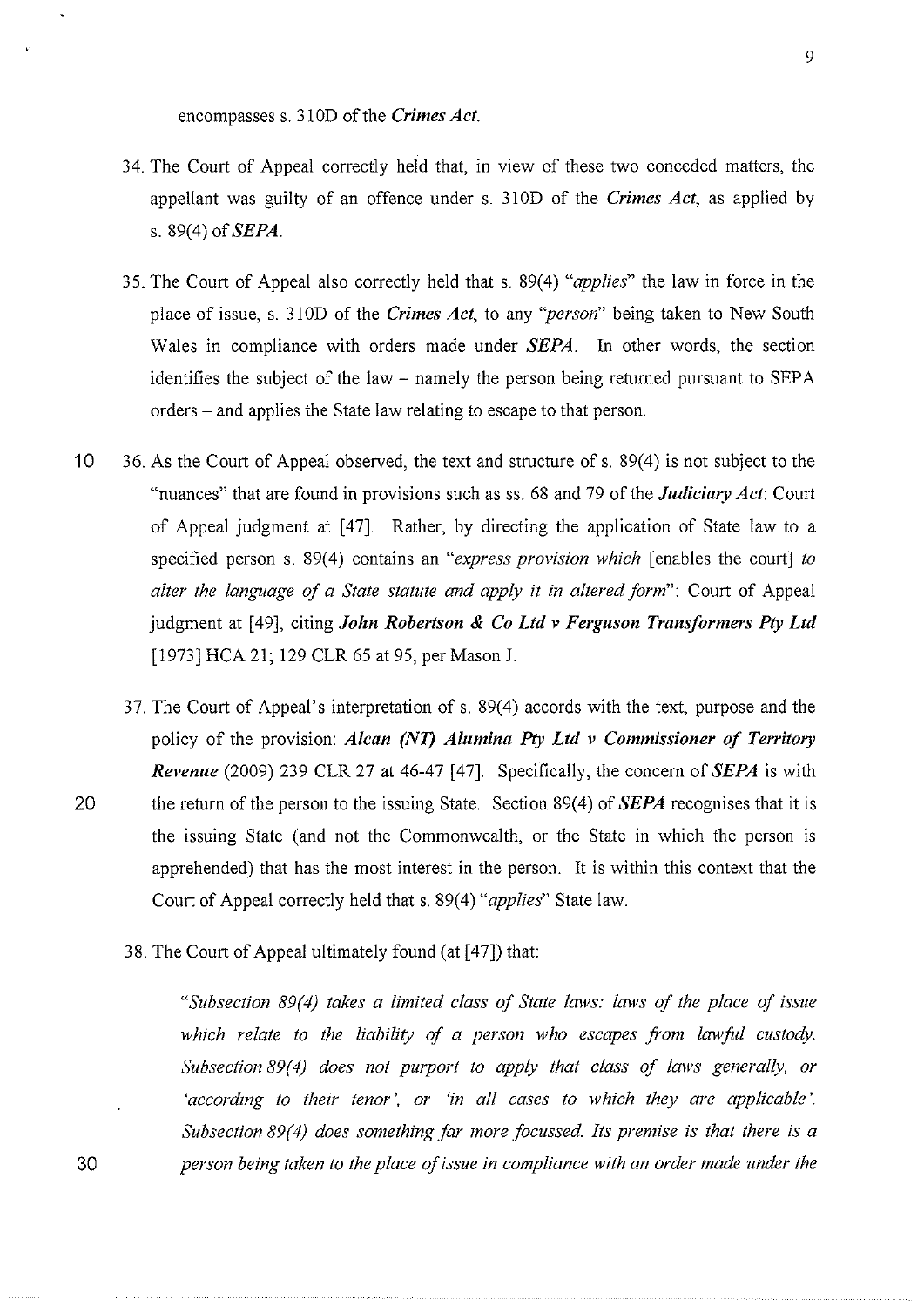*SEP Act. That order will at least ordinarily name the person. Subsection 89(4) applies that limited class of laws to that person- the person named in the order."* 

- 39. The effect of the Court of Appeal judgment is not to *remove* the element of the State offence that the appellant be an *"inmate"* when s. 89(4) of *SEPA* is applied to create the new surrogate federal law: cf AWS at [25]. Rather, the Court of Appeal held that the element that the appellant be an "inmate" as required by the State law was satisfied because that State law (regarding inmates) applied to the appellant by virtue of s. 89(4). As the Court observed at [51]: "*Section 89(4) requires putting to one side the carefully crafted definitions of "inmate", and applying the new federal offence to all persons*  10 *being taken to the place of issue. Section 89(4) leaves no room for debate about whether or not Mr Mok is a person who, as an "inmate",* is *within the scope of* s *3IOD in its ordinary operation as an offence under State law".* 
	- 40. In these circumstances, the Court of Appeal correctly went on to find that *"[t]he new federal offence created by* s *89(4) acting upon* s *310D applies to all persons who are being taken to New South Wales in compliance with an order under the SEP Act mentioned in s 89(1)*": Court of Appeal judgment at [51]. As the appellant was such a person, the Court of Appeal correctly dismissed the appellant's appeal.

# (c) Notice of Contention -The appellant was an *"inmate"* within the meaning of s. 310D of the *Crimes Act*

- 20 41. Even if, contrary to the above, s. 31 OD of the *Crimes Act* is not directly applied to the appellant as a person who was being transferred pursuant to the SEPA orders, s. 310D nonetheless applies according to its terms, because the appellant was in any event an *"inmate"* within the meaning of s. 310D of the *Crimes Act,* as applied by s. 89(4) of *SEPA,* at the time of his escape.
	- 42. Section 310A of the *Crimes Act* provides that the word "*inmate*" in s. 310D of the *Crimes Act* has the meaning prescribed in the *Crimes (Administration of Sentences) Act* 1999 *("CAS Acf').*
- 43. Section 3 of the *CAS Act* provides that an *"inmate"* is a person to whom Part 2 of that Act applies. Section 4 of the *CAS Act* states that Part 2 of the *CAS Act* applies to 30 persons relevantly including: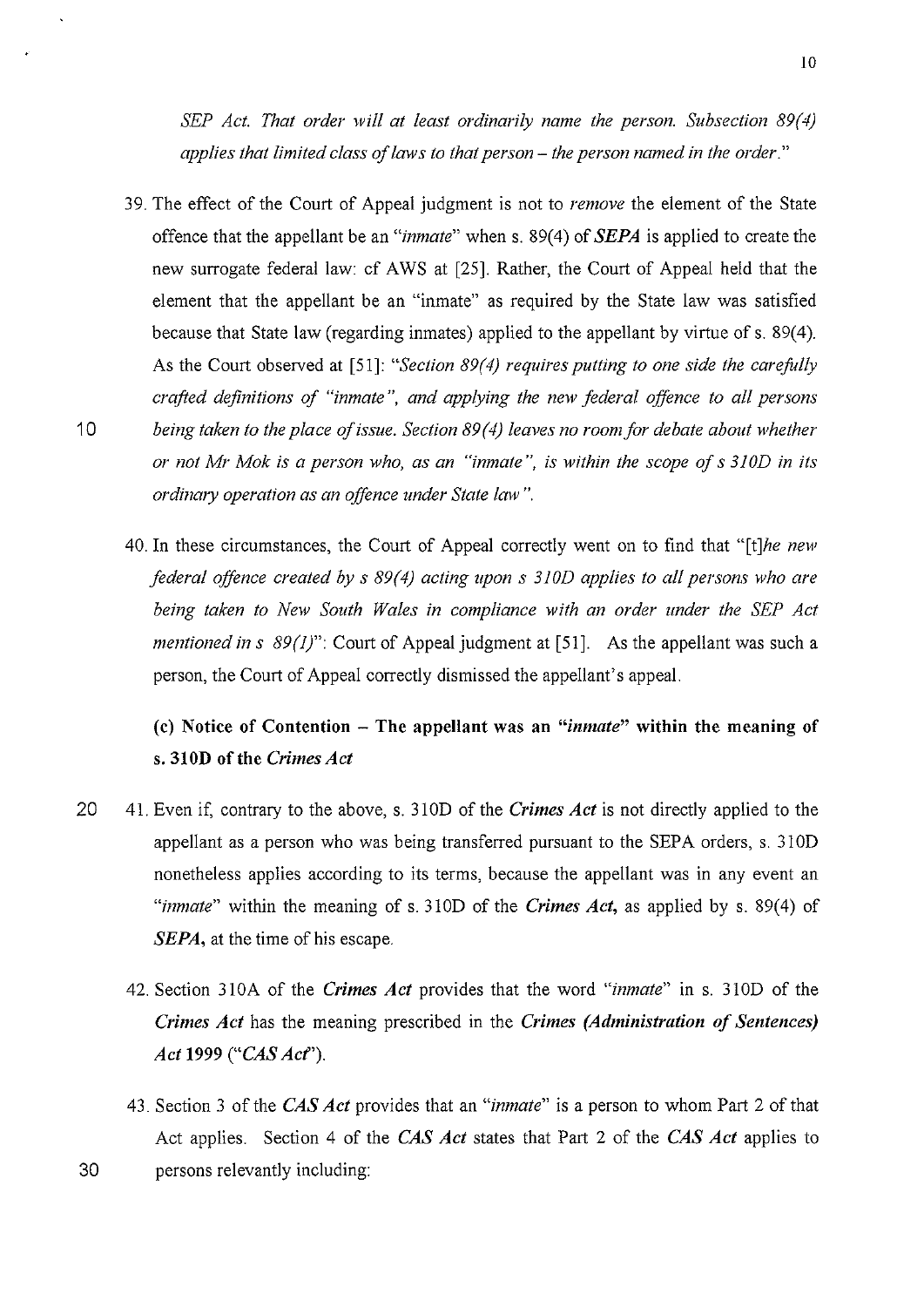*"(d) any person the subject of a warrant or order by which a court has committed the person to a correctional centre on remand in connection with proceedings for an offence committed, or alleged to have been committed, by the person";* and *"(e) any person the subject of a warrant or order by which a court or other competent authority has committed the person to a correctional centre otherwise than as referred to above."* 

44. In summary, as defined by ss. 3 and 4 of the *CAS Act,* an *"inmate"* is a person who:

(a) is the subject of a warrant or order;

(b) where the warrant or order *"committed'* the person to a *"correctional centre";*  and

(c) the warrant or order was made by a *"court'* or *"other competent authority".* 

45. In the present case, the appellant satisfied each of the above criteria:

46. As to (a): the appellant was the subject of orders validly made under s. 83 of *SEPA.* 

47. As to (b): the SEPA orders required that the appellant be *"returned to Sydney Police Centre in the State of New South Wales".* Section 3 of the *CAS Act* defines a *"correctional centre"* to include *"any police station* ... *in which an offender is held in custody in accordance with this or any other Act".* Accordingly, the Sydney Police Centre is a *"correctional centre"* within the meaning of the *CAS Act* (as both Buscombe LCM and Rothman J accepted: Local Court judgment at [ 40]; Supreme Court judgment 20 at [51]).

48. As Rothman J observed, the word *"committed'* ins. 4(e) of the *CAS Act* includes any order or warrant for the delivery of a person into the custody of a prison, *"whether pending further enquiry, for trial, or for punishment*": Supreme Court judgment at [66], citing *Mullins v Surrey County Treasurer* (1881) 7 App Cas I at [II], per Lord Watson. Accordingly, both Rothman J and Buscombe LCM correctly concluded that the SEPA orders *"committed'* the appellant to the Sydney Police Centre: Supreme Court judgment at [64]- [68]; Local Court judgment at [44].

49. As to (c): the SEPA orders were made by a Victorian Magistrate. A Magistrate is a

ll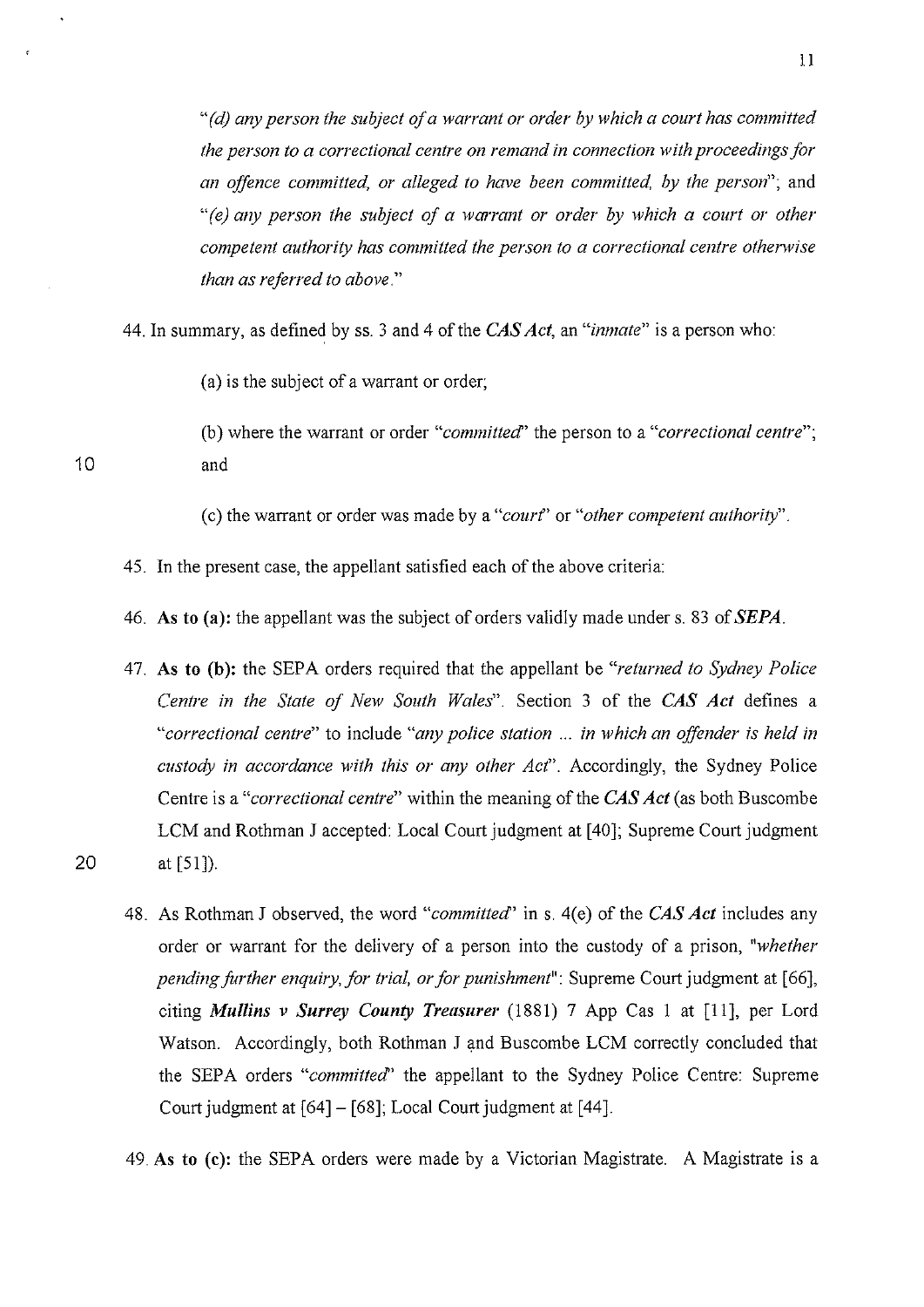*"court"* or *"other competent authority"* within the meaning of s. 4 of the *CAS Act.* The word *"courf'* is defined in s. 3 of the *CAS Act* to mean one of a number of specified courts (including the Local Court) or *"any other court that, or person who, exercises criminal jurisdiction"* (emphasis added). The word *"person"* and the use of the word *"exercises"* (rather than *"exercised')* in s. 3 of the *CAS Act* extends the definition of *"courf'* to include persons exercising administrative powers, provided that those persons also exercise criminal jurisdiction. As the Victorian Magistrate *"exercises"* criminal jurisdiction, she satisfied the definition of " $court$ " even though she was exercising administrative powers in making the SEPA orders.

- 10 50. In any event, even if the Victorian Magistrate was not a *"courf'* within the meaning of s. 4 of the *CAS Act,* the Victorian Magistrate was nonetheless a *"competent authority"*  within the meaning of that section. "The expression 'competent authority' does not have *a technical meaning at common law. Instead, the precise definition depends on the words of the particular statute": Barnes v Kuser* [2007] WASC 300; (2007) A Crim R 181 at [25]; see similarly *Director General Security v Sultan* (1998) 90 FCR 334 at 338F and *In re Borovski v Weinbaum* [1902] 2 KB 312 at 315. In *Barnes,* it was held (at [19]) that a *"competent authority"* is *"a person or body who* is *invested by a written lmv to issue an order, direction or requirement to another person."*
- 51. The *"competence"* referred to in the expression *"competent authority"* in s. 4 of the *CAS*  20 *Act* relates to the competence of the authority to lawfully commit a person to a correctional centre. As the Victorian Magistrate was empowered by ss. 83(8) of *SEPA*  to commit the appellant to a correctional centre, the Victorian Magistrate was a *"competent authority"* within the meaning of s. 4 of the *CAS Act*, as applied by s. 89(4) of **SEPA**.
- 52. As outlined above, at first instance, Buscombe LCM accepted that the SEPA orders committed the appellant to a correctional centre (elements (a) and (b)), but concluded that the appellant was not an inmate because the *"court or other competent authority"*  (namely, the Victorian Magistrate) that so committed the appellant was not a court or other competent authority *"in and of New South Wales",* as required by s. 12 of the 30 *Interpretation Act.* In the Supreme Court, the Court of Appeal, and in the application for special leave in this Court, the appellant urged the Court to accept the approach adopted by Buscombe LCM.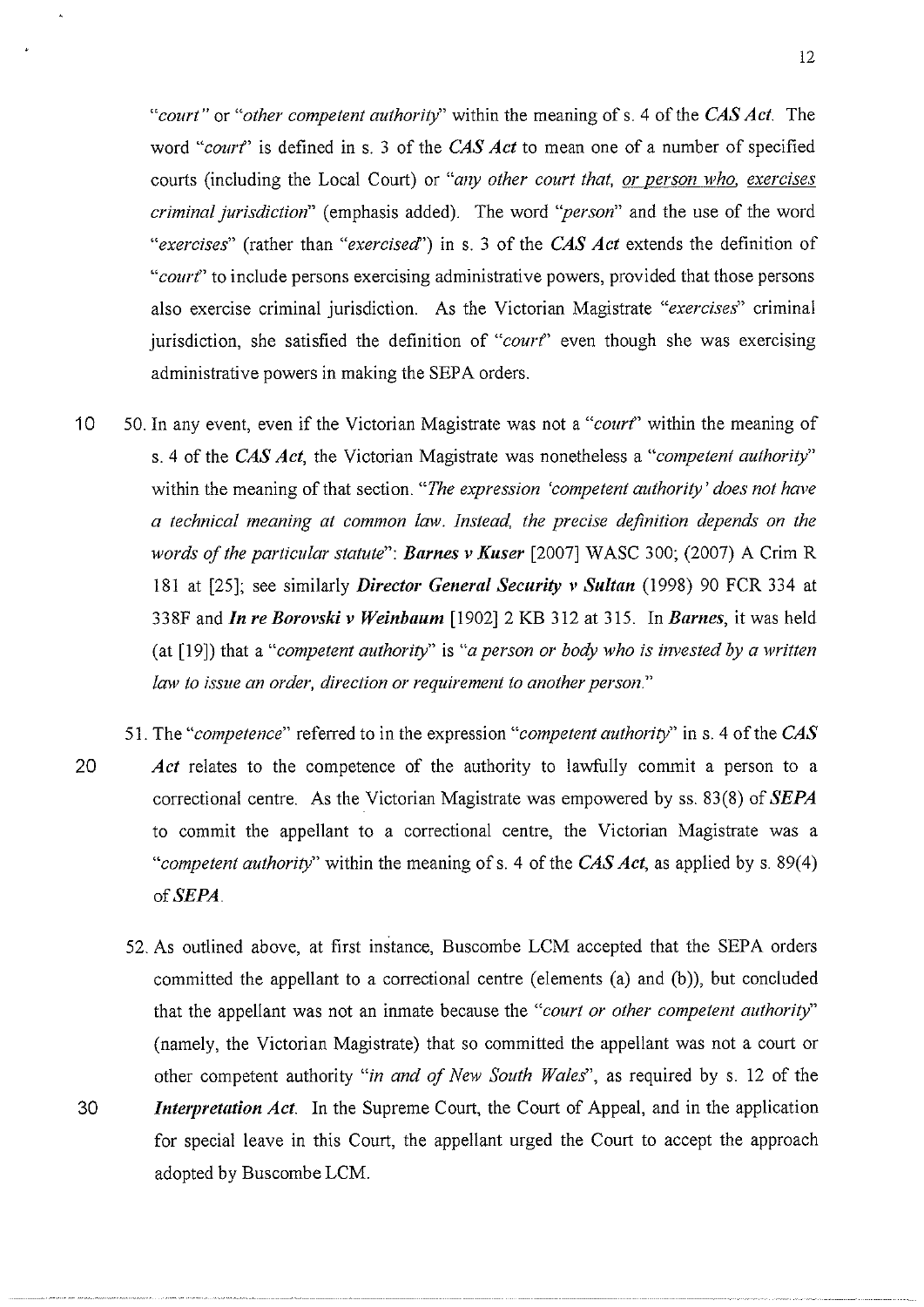- 53. Buscombe LCM' s finding does not take account of the fact that the Victorian Magistrate was empowered by *SEPA* to commit the appellant to a correctional centre in New South Wales and that s. 310D was "*applied*" by the force of that same federal legislation.
- 54. The appellant acknowledges that the language employed by s. 79 of the *Judiciary Act* is *"quite similar"* to the language employed in s. 89(4) of *SEPA,* and that this Court's authorities interpreting s. 79 *"are of assistance in the interpretation of s. 89(4) of SEPA*": AWS at [27]. Those authorities establish that a State law is *"picked up*" and applied in federal jurisdiction by s. 79 of the *Judiciary Act* even though the State statute is expressed as being limited in its operation to the courts of the State in question: *John*  10 *Robertson* at 88, per Gibbs J, at 95, per Mason J; *ASIC v Edensor Nominees Pty Ltd*  [2001] HCA 1; 204 CLR 559 at 593 [72], per Gleeson CJ, Gaudron and Gummow JJ, at 611 [134] - [135] and [141], per McHugh J; and *Solomons v District Court of New South Wales* [2002] HCA 47; 211 CLR 119 at 146 [58], per McHugh J.
	- 55. It is well established that in the application of s. 79 it is necessary to apply the State law *"according to the hypothesis that federal courts do not necessarily lie outside their field of application": John Robertson* at 95, per Mason J; *Edensor* at 611 [134]- [135], per McHugh J. Under s. 89(4) of *SEPA,* it is likewise necessary to apply the State or Territory law of the *"place of issue"* according to the hypothesis that an order made under *SEPA* does not lie outside the field of application of the State or Territory law.
- 20 56. Accepting the correctness of the Court of Appeal's observation that federal law may apply State law in different ways, and that the ultimate effect depends upon the terms of the particular federal law (Court of Appeal judgment at [40]), it may nonetheless be observed that in each context in which State law is applied as "surrogate federal law", it has been accepted that the State law cannot be held to be inapplicable only by reason that the literal terms of the State law apply to State courts. For example, when a State law conferring criminal jurisdiction is "picked up" and applied in federal jurisdiction by s. 68 of the *Judiciary Act,* it has been said the adoption of the State law *"must proceed by analogy": Rohde v Director of Public Prosecutions* [1986] HCA 50; 161 CLR 119 at 124, per Gibbs CJ, Mason and Wilson JJ and *Williams v The King {No 2]* [1934] HCA 30 19; 50 CLR 551 at 561. Similarly, in *Re Grinter; Ex Parte Hall* [2004] WASCA 79; 28 WAR 427 at [56], the Western Australian Court of Appeal observed that where State laws are picked up by ss. 68 or 79 of the *Judiciary Act, "subject to any contrary*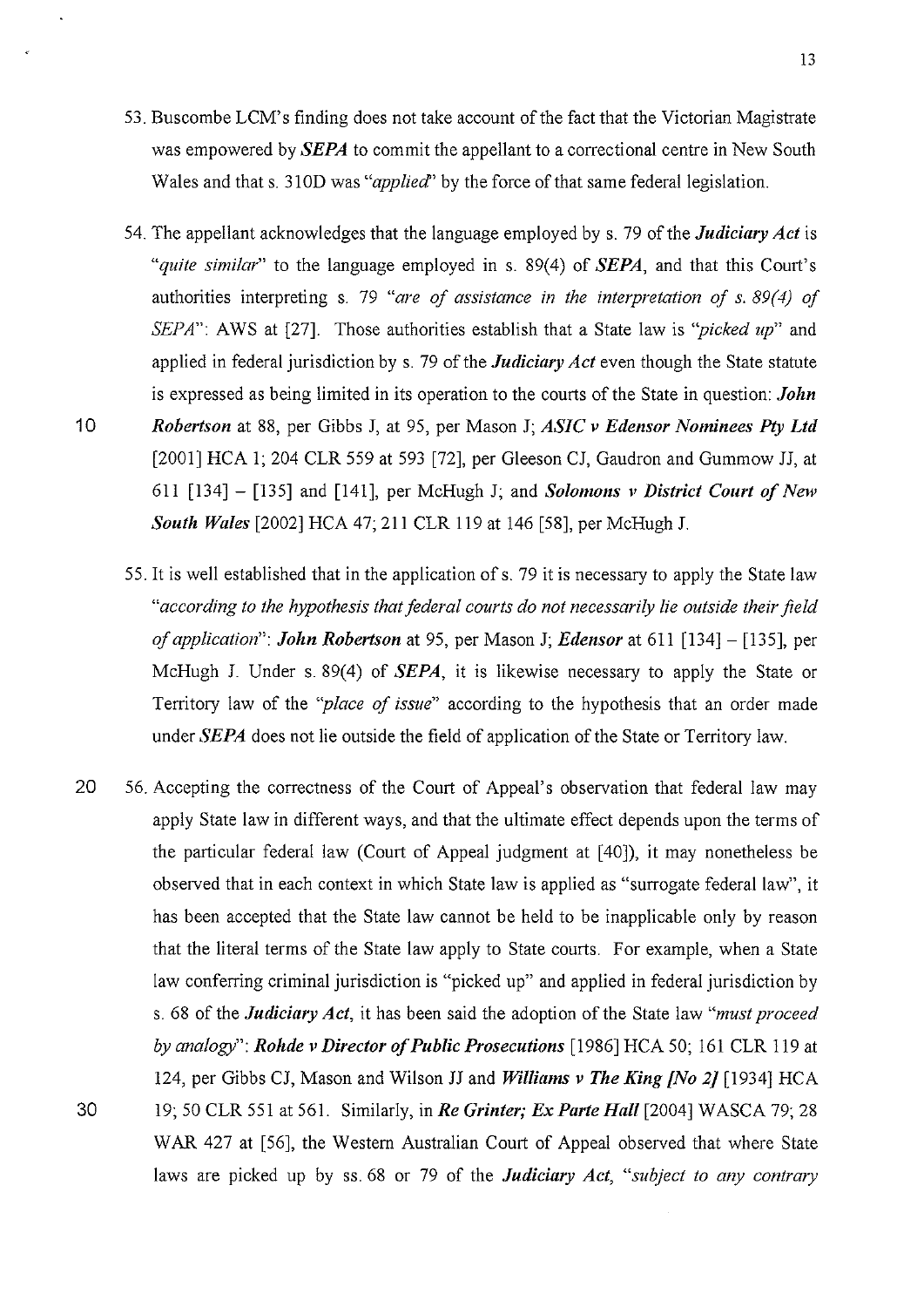*intention in Commonwealth legislation, the State legislation that is picked up should be interpreted and applied as* if *it had been enacted by the Parliament of the Commonwealth."* 

- 57. The entire purpose of s. 89(4) of **SEPA** would be rendered nugatory if Buscombe LCM's construction of the provision were accepted. As the Court of Appeal observed: *"The place of issue will often (as here) be different from the place where an*  escape takes place. The place of issue will always be different from the place where the *order committing the person into custody is made (that is why the SEP Act has been invoked). And of course it would not be expected that one State will enact laws relating*  1 0 *to the escape from lawful custody where a person is in custody by reason of an order or warrant made by another State's court or magistrate":* Court of Appeal judgment at [50].
- 58. That is, as observed at para 32 above, a State statute relating to escape would not apply of its own force to an escape occurring in another State, particularly where the lawfulness of the custody is authorised by the law of the other State. Even if s. 310D were only to require proof of escape from "*lawful custody*",<sup>1</sup> s. 12 of the *Interpretation Act* would, on the appellant's argument, require such "law ful custody" to be read as *"lawful custody* ... *in and of'* New South Wales. If, as further contended by the appellant, s. 89(4) is a "carve out" provision, or if s. 89(4) were to pick ups. 310D with 20 its meaning entirely unchanged, s.89(4) could never apply such State law to an escape from lawful custody authorised by SEPA orders.
	- 59. Section 89(4) of *SEPA* requires that the State or Territory law ofthe *"place of issue"* be applied on the basis that an order made under *SEPA* does not lie outside the field of application of the State or Territory law. Such an application does not involve the *"wholesale rewriting of the provision"* which the appellant contends is the vice of the Court of Appeal's decision (cf AWS at [32]). It merely requires that words such as *"court or competent authority"* (or *"lawful custody")* not be interpreted as being limited to a court or other competent authority (or lawful custody) *"in and of'* the State of the place of issue.

See, for example, Criminal Code 1899 (Qld), s. 142 ("A person who escapes from lawful custody is quilty of a crime"); Criminal Law Consolidation Act 1935 (SA), s. 254 ("A person subject to lawful detention who escapes, or attempts to escape, from custody ... is guilty of an offence."); Criminal Code (WA), s. 146 ("A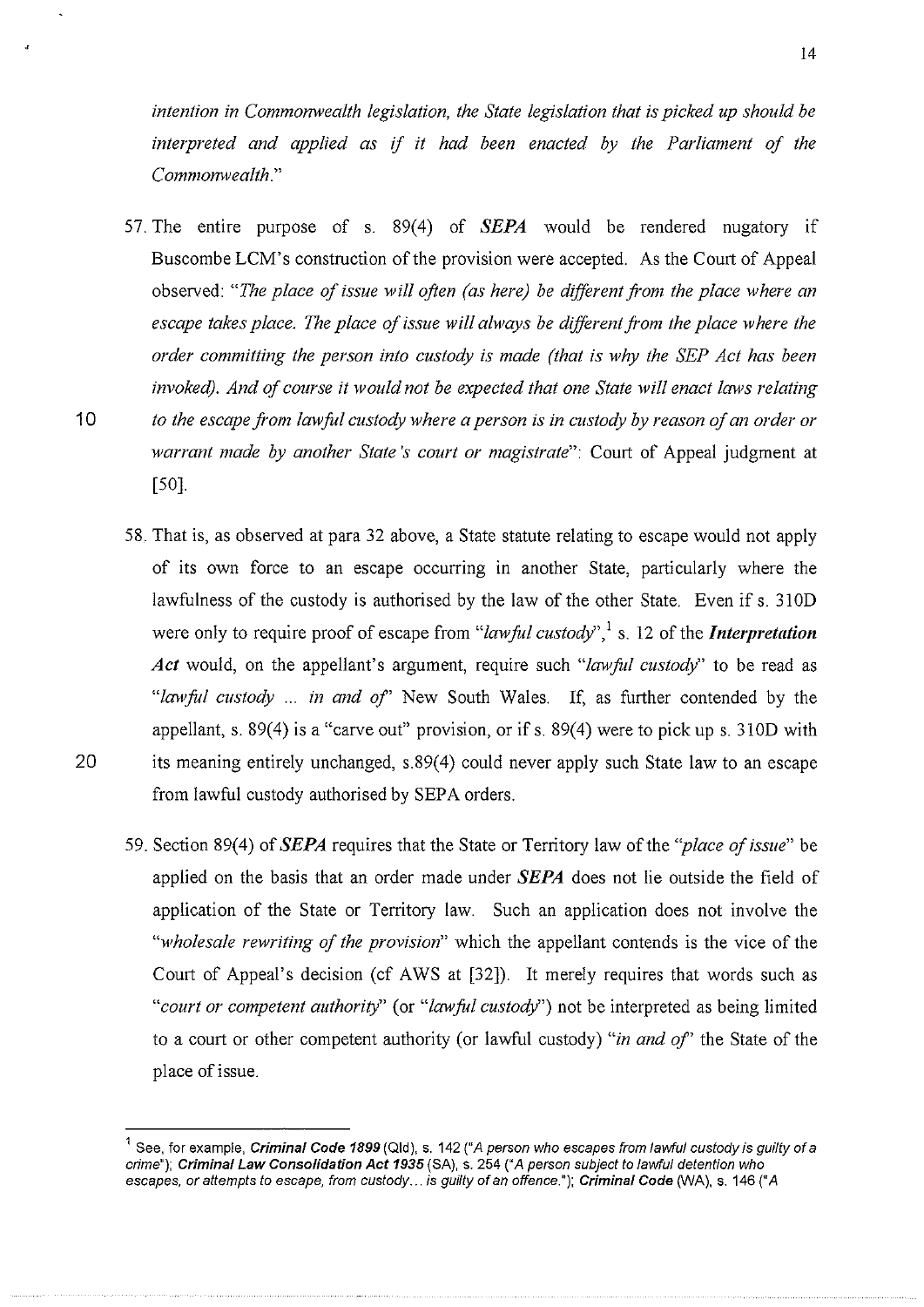- 60. So construed, it is clear that the appellant is a person who was committed to a correctional centre by a court or competent authority. Accordingly, the appellant satisfies the definition of "*inmate*" in s. 310D of the *Crimes Act*, as applied by s. 89(4) *ofSEPA.*
- 61. Furthermore, it is no answer to the above that the New South Wales bench warrant would not have rendered the appellant an *"inmate"* within the meaning of s. 31 OD of the *Crimes Act* (cf AWS at [16]). In contrast to the SEPA orders, the NSW bench warrant required the appellant to be delivered to a court rather than to a correctional centre. For this reason, it is accepted that if the appellant had escaped following apprehension 10 pursuant to the bench warrant in New South Wales he would not have been an *"inmate"*  within the definition of ss. 3 and 4 of the *CAS Act* and would not have been guilty of an offence under s. 310D of the *Crimes Act* (but would have committed a common law misdemeanour of escape).
	- 62. The question of whether a person is an *"inmate"* for the purposes of s. 310D of the *Crimes Act* directs attention to the reason why the person is in *"lawfol custody".* At the time that the appellant escaped, he was not in *"lawful custody"* pursuant to the New South Wales bench warrant. Rather, at the time of the escape, the appellant was in *"law fit! custody"* pursuant to the SEPA orders.
- 63. The terms of those SEP A orders were very different to the NSW bench warrant. Unlike 20 the NSW bench warrant, which only provided for the appellant's return to a NSW court, the SEP A orders expressly committed the appellant to a correctional centre, namely the Sydney Police Centre. That the SEPA orders were in different terms to the NSW bench warrant is unsurprising - at the time that the SEPA orders were made, the appellant had been in contravention of bail conditions imposed in New South Wales for a period in excess of 5 years, and required transportation to another State to answer the charges for which he had been bailed to appear. More importantly, in the time since the NSW bench warrant had been issued, the appellant had been convicted and sentenced to a term of imprisonment in respect of two federal offences. These matters – particularly the latter, meant that it was appropriate for the Victorian Magistrate to require that the appellant be 30 conveyed to a correctional centre in NSW before being taken to a court to answer the